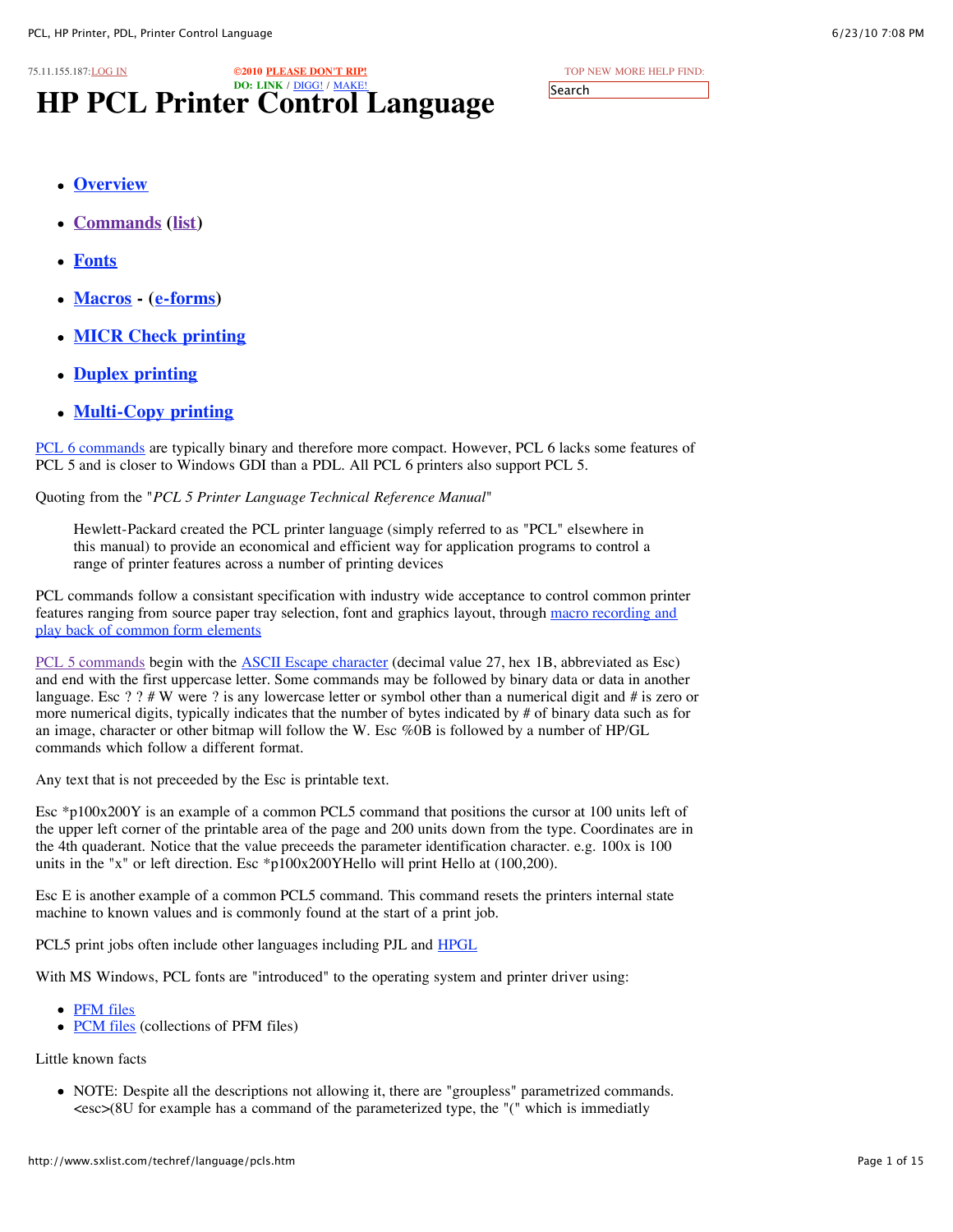followed by the value and parameter. It is not valid PCL but you would be hard pressed to select the correct font without it. Setting the group to asc $(127)$  seems to be the most logical way to handle this when parsing PCL commands.

- Remember that at 600dpi with the MICR font selected at 8.00 point, there is no need for "half-spot  $\bullet$ walk" error correction, but at 300 dpi,  $1/8$  of an inch is 37.5 pixels and the font will print at either 37 pixels per character or 38 resulting in one half pixel of positioning error per character. This does not become significant untill 5 to 10 characters are printed and can be compinsated for by repositioning the cursor with an Esc  $p+#X$  command where # is the number of characters just printed divided by two.
- NOTE: Not all binary transfer escape sequences are defined by the "w" parameter character or "W" terminating character. However, this is the preferred parameter for standardization. The following are some sequences that do not end with a "w" or "W"; these commands should be parsed and any binary data discarded if the device does not support the command.
	- $\circ$  Esc & p # x/X [Transparent data] Transparent print data
	- $\circ$  Esc  $*$  b # v/V [Raster data] Raster graphics transfer by plane
- NOTE: The following Esc?W commands should not be interpreted as binary data commands:
	- Esc & k # W Device Specific Control
		- Esc ( W Select Primary Font Character Set
		- Esc ) W Select Secondary Font Character Set
		- Esc & d W Underline
- DEVICE NOTE: LaserJets do not currently support the lowercase "w" as indicating that binary data follows and will continue parsing the binary data, looking for value field or terminating character.
- There are raster graphic compression modes! And they work! 90% compression in many cases. See Tony Parkhurst's PCLCOMP.EXE ( $\underline{c}$  $\underline{c}$  $\underline{c}$  source [1,](http://www.sxlist.com/techref/language/pcl/grphcomp/pclcomp.c)[2,](http://www.sxlist.com/techref/language/pcl/grphcomp/getopt.c) [man,](http://www.sxlist.com/techref/language/pcl/grphcomp/pclcompm.txt) [notes](http://www.sxlist.com/techref/language/pcl/grphcomp/pclcomp.txt), [supported](http://www.sxlist.com/techref/language/pcl/grphcomp/printer.txt) [printers\)](http://www.sxlist.com/techref/printers.htm) DIGITAL INSIGHT also wrote a less effective version (no-compression to mode 2 only) [pcl\\_pack.c](http://www.sxlist.com/techref/language/pcl/grphcomp/pcl_pack.c)
- NOTE: The Perf Skip Disable command (<esc>&l0L) does not prevent a page eject when data is printed off the bottom of the page, it only delays it from the point where the lower non-printable margin begins to the actual end of the physical page.
- DEVICE NOTE: LaserJets prior to LJ4, DeskJets below DJ1200C, PaintJet XL300, and the Color LaserJet do not support HP-GL/2 commands or picture frame directives within macros.
- To extract text from a PCL print file:
	- 1. Use the positioning information in the PCL file (the \*p or &a groups) to build a dbase table with fields for each bit of text, the x position and the y position.
	- 2. sort the table by y position and then x position within each y row. If there are columns do a REPL command to increase any y positions in the second or following columns (x position in the columns range) so that they are moved below the first column on a "virtual" page that is longer than the original.
	- 3. read through the table in sorted order concatenating the text and exporting it. When the y position changes insert a cr/lf if desired. Tricky analysis of the way the positions are changing can allow the detection of paragraphs, tables, superscrip, subscript and other positional formatting.
- When a macro ID is specified for which no macro has been defined, the macro invocation, macro deletion, and "make macro permanent or temporary" commands are ignored.
- The macro enabled for auto macro overlay is executed on each page, untill the macro is disabled  $(kf5X)$  or deleted  $(kf6X, 7X, or 8X)$  a reset occurs (<esc>E, UEL, or control panel), or the page length ( $&\sharp$ I#P), page size ( $&\sharp$ I#A), or orientation ( $&\sharp$ I#O) is changed.
- Despite the fact that it doesn't say you can't, and I could have sworn I did once, the tray select command (&l#H) is resoundingly ignored inside a macro (at least with a 4X overlay). Dammit!
- [pcl/html2pcl.pl.htm](http://www.sxlist.com/techref/language/pcl/html2pcl.pl.htm) This [PERL](http://www.sxlist.com/techref/language/perl/index.htm) script from <http://www.w3.org/Tools/html2pcl> porports to translate HTML into PCL
- As per <http://ftp.isi.edu/in-notes/iana/assignments/media-types/media-types> the correct mimetype for PCL 5 is:

appliction/vnd.hp-PCL Another related mimetype, defined by RFC1486 is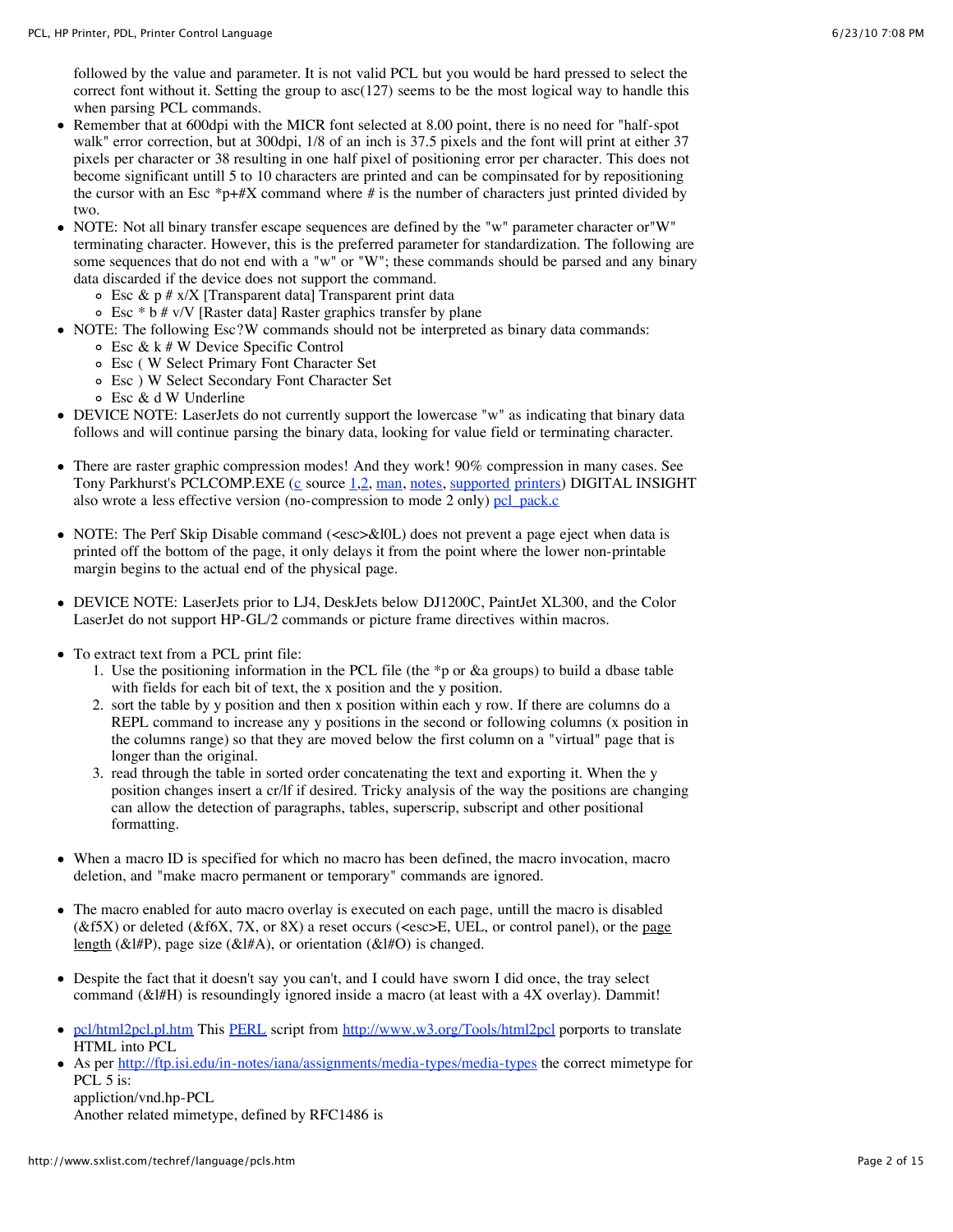appliction/remote-printing

HP documentation is available *from [HP,](http://www.hp.com/) NOT from us!*

See: [http://www.hp.com/cposupport/printers/support\\_doc/bpl01354.html](http://www.hp.com/cposupport/printers/support_doc/bpl01354.html) \$150 (CD or hardcopy?) or <http://www.hp.com/pond/cdrom/prodselect/pclpjl.html> $\overline{\$0 +$  shipping on CD

- PCL 5 Comparison Guide
- PCL 5 Color Technical Reference Manual
- PCL 5 Developer's Guide([search](http://search.hp.com/gwuseng/query.html?col=hpcom+ccen+ccenfor&la=en&qt=PCL+5+technical+reference+manual&submit.y=6&submit.x=10) HP)
- PCL 6 Technical Reference Manual ([HP\)](http://www.hpdevelopersolutions.com/downloads/64/358/xl_ref20r22.pdf)
- LaserJet 4Si Developer's Quick Reference Guide

### Also:

[Lee Jones PCL intro and command list](http://www.sxlist.com/techref/language/pcl/cmds-lj.htm)

# **See also:**

- $\bullet$  <http://h20000.www2.hp.com/bc/docs/support/SupportManual/bpl13211/bpl13211.pdf>  $\pm$
- $\bullet$  <http://h20000.www2.hp.com/bc/docs/support/SupportManual/bpl13210/bpl13210.pdf>  $\pm$
- $\bullet$ Osvaldo [Marques, Jr of DIS-Desenvolvimento e Implantação de Sistemas](http://www.sxlist.com/techref/member/OM-DIS-XEA/index.htm) Ltda refers to [/techref/member/OM-DIS-XEA/pcltotxt.htm](http://www.sxlist.com/techref/member/OM-DIS-XEA/pcltotxt.htm) C program to convert a pcl image file to text for editing and to convert the edited text file to a pcl image file again.
- $\bullet$ <http://www.pagetech.com/> PCLTool SDK includes a broad range of creative tools and programs for PCL conversion, transformation, text extraction and stream editing. [+](http://www.sxlist.com/techref/login/default.asp?req=/techref/update.asp%3Fact=reply%26url=/techref/language/pcls.htm%26id=38755.7369907407)
- <http://www.miraplacid.com/shareware/mpd.shtml>Print driver that produces images in several formats.  $\bullet$ e.g. Print to TIFF file. $\pm$
- [http://www.mpitech.com](http://www.mpitech.com/) AFP/IPDS to PCL translation.  $\bullet$
- HPs [basic PCL guide](http://www.hp.com/cgi-bin/cposupport/pf-new.cgi?IN=/cposupport/printers/support_doc/bpl05272.html) (cached [20021204\)](http://www.sxlist.com/techref/language/pcl/common.htm)
- <http://www.proka.de/SERVICE/Edvinfos/doku/PCL5.pdf>  $\bullet$
- <http://www.proka.de/SERVICE/Edvinfos/doku/PJL.pdf>
- PCL viewers  $\bullet$ 
	- [FormView freeware](http://www.pcltools.com/formview.htm)  a HP PCL file reader, ability to view the IRS tax forms in PCL format and to print them to any Windows printer
	- [Visual PCL](http://www.visual.co.uk/viewer.html)  view your LaserJet PCL print files on-screen in Windows
	- o **[GhostPCL](http://www.artifex.com/downloads/)** Source code only.
	- o [Pickle](http://sourceforge.net/projects/pickle/) Sourceforge project to convert PCL to Bitmaps.
- <ftp://ftp.cs.ubc.ca/ftp/archive/netpbm>
- <http://www.andrews.edu/~bradc/perl/postnet/postnet.pm> Perl script to print postnet barcodes in PCL
- <http://www.artifex.com/pages/drivers.htm>  $\bullet$
- [Printing from Foxpro](http://www.programatica.com/fpage5.shtml)  $\bullet$
- <http://www.vssoftware.com/>utilities to make, convert, etc.. PCL bitmap fonts.
- <http://www.execpc.com/~adw/>

*Please note: These questions have been answered because they are of general interest and do not cover topics that are propriatary. Not all questions can be answered and payment is expected for complex or valuable answers.*

Questions:

[KILLspamrofaultSPAM at gmail.com](mailto:KILLspamrofaultSPAM%20at%20gmail.com) asks:

I need to print some reports from a character base system. The client has asked for some minor font changes. so I am trying to use some PCL5 commands to do this. However I cannot get the printer to recognize the escape char. (at least I think that's the problem). Is there something in the printer setup that would ignore the PCL code or do I have to turn PCL mode on?

My first simple test was to create a text file with some data and then place a bold set of dashes in it. This is what I have and it prints out the same way:  $(s\#B3 \_ (s\#B0$ 

Thanks for your assistance.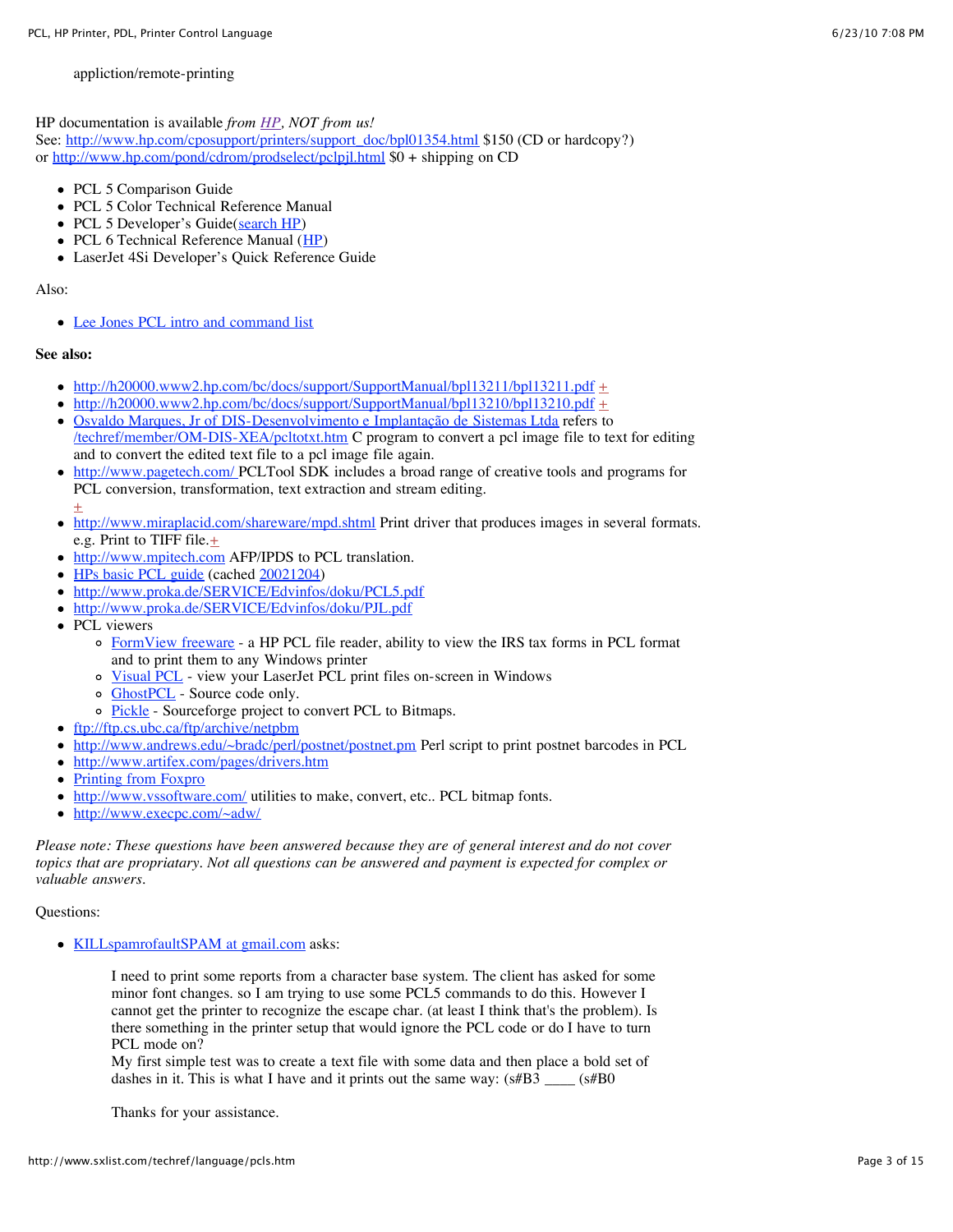Rich

James [Newton of Massmind](http://www.sxlist.com/techref/member/JMN-EFP-786/index.htm) replies: *To answer we would need to know the operating system and programming language.*[+](http://www.sxlist.com/techref/login/default.asp?req=/techref/update.asp%3Fact=reply%26url=/techref/language/pcls.htm%26id=40149.9113888889)

 $+$ 

• [KILLspamEvetsKireSPAM at yahoo.com](mailto:KILLspamEvetsKireSPAM%20at%20yahoo.com) asks:

I have a C# application that needs to extract a few text fields out of a PCL file. Is there an easy way to convert the PCL to text so that it can be searched? Thanks.

James [Newton of Massmind](http://www.sxlist.com/techref/member/JMN-EFP-786/index.htm) replies: *Delete everything between each escape character and the first uppercase letter that follows it.*[+](http://www.sxlist.com/techref/login/default.asp?req=/techref/update.asp%3Fact=reply%26url=/techref/language/pcls.htm%26id=39925.9721412037)

 $+$ 

• [KILLspamdicartSPAM at easweb.com](mailto:KILLspamdicartSPAM%20at%20easweb.com) asks:

Hi, I have developed a program that parses a prn file created with HP Laserjet 4 or 4+. It then manipulates the pcl allowing me to generate dynamic forms. I wish I could control the printer driver itself. Do you know where I can find open source driver software which produces PCL like lj4? Thank you!

James [Newton of Massmind](http://www.sxlist.com/techref/member/JMN-EFP-786/index.htm) replies: *The only open source drivers I am aware of are in the Linux codebase.*[+](http://www.sxlist.com/techref/login/default.asp?req=/techref/update.asp%3Fact=reply%26url=/techref/language/pcls.htm%26id=39863.5209143519)

 $\pm$ 

[KILLspamvikrant.bhangaySPAM at spartanlabs.com](mailto:KILLspamvikrant.bhangaySPAM%20at%20spartanlabs.com)

I want to generate simple PCL file from text file . Reason for doing this is I want to write HP printer driver for embedded system.

For example : conversion of file which contains text like "Hello" to PCL.

I just wanted to write printer driver which would be capable of printing simple text files

James [Newton](http://www.sxlist.com/techref/member/JMN-EFP-786/index.htm) replies: *Standard text files will print on a PCL5 printer with no modification. Just copy the text out to the printer and you are done. Add an EscE to the beginning if you like, to reset the printer. You can set the font with the codes for font select.* $\pm$ 

 $\bullet$  integradoidpt $3x$ -meta4- asks:

Hi,

I have a PCL file with colored text and another PCL file with a rastered bitmap. When I send them to printer (hp deskjet 5150, with drivers hp deskjet 5100 series for Windows XP), I obtain the following:

Colored text: text is printed in black. Colored image: black line.

To send them to printer, I have done a program to send raw text to printer (win api) and I have also try "copy /b" command. None of them works.

I have opened these files with PCL Viewer and in both cases, I can see colored text and image correctly. I have printed them ok from this viewer.

I have also tried to print same files but in black and white and I can see everything ok.

It seems to me that color printing is nor working for this printer hp deskjet 5150. Should I need another driver?, some kind of configuration?.

Any help would be appreciated.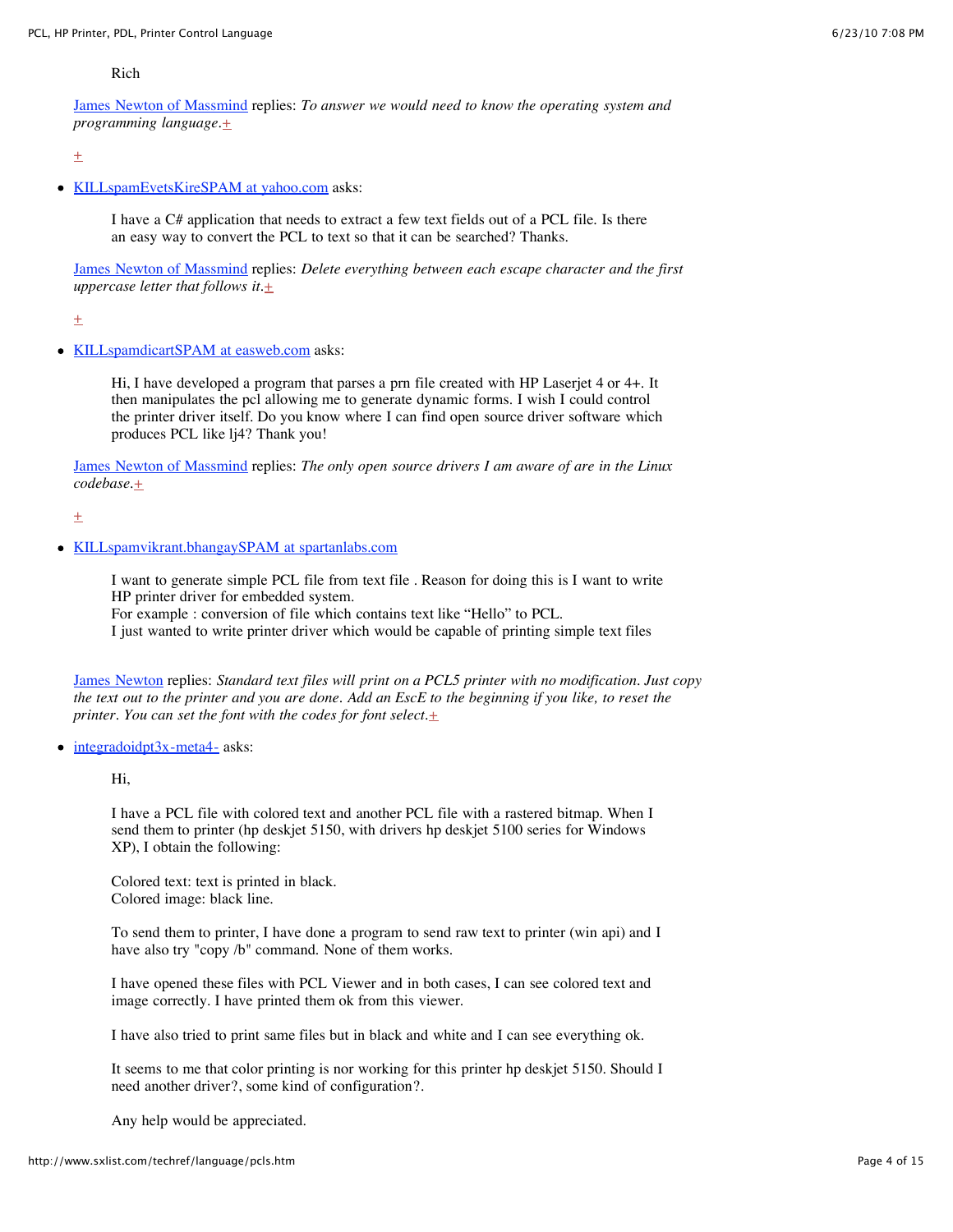# Many thanks.

James [Newton](http://www.sxlist.com/techref/member/JMN-EFP-786/index.htm) replies: *This is a classic example of the differences between PCL versions, and between pre-rendered PCL code and the rendering from drivers.*

*Your PCL Viewer supports all versions of PCL, so it shows the correct image no matter what version of PCL was used to create your PCL files. The printer is PCL3, so it can't understand the commands used to present the elements of the print job that are different between PCL3 and PCL5. I'm assuming your PCL file is a PCL5 print job.*

*The PCL file is already rendered to PCL by a printer driver or some other means of producing finished PCL. The windows printer drivers on your computer do not accept PCL, they produce PCL and accept GDI commands from a windows application. They can not take PCL5 commands and translate them into PCL3 commands for the printer. If your PCL Viewer can produces GDI print commands, the windows driver will translate those into PCL3 and the job will print correctly.*

*Summary: You can't expect a PCL3 printer to understand a PCL5 print job and a PCL Viewer will translate PCL? into GDI, which an appropriate windows printer driver can translate into PCL3[.+](http://www.sxlist.com/techref/login/default.asp?req=/techref/update.asp%3Fact=reply%26url=/techref/language/pcls.htm%26id=39826.4458912037)*

 $\pm$ 

• [KILLspamSERETECSPAM at bigpond.com.au](mailto:KILLspamSERETECSPAM%20at%20bigpond.com.au) asks: " do you know of some way, interface device or [other, to extract information such as paper size and colour or](http://www.sxlist.com/techref/member/JMN-EFP-786/index.htm) black from the data stream?" James Newton replies: *See the good people at pagetech.com*[+](http://www.sxlist.com/techref/login/default.asp?req=/techref/update.asp%3Fact=reply%26url=/techref/language/pcls.htm%26id=39324.4313657407)

 $\pm$ 

• [KILLspamwjlaw100SPAM at gmail.com](mailto:KILLspamwjlaw100SPAM%20at%20gmail.com) asks:

Hi all. I really need a PCL Library that I can access from VB6.... Something that allows me to position a box, and center text using Built in NP Fonts... something that allows me to specify a JPEG and output it... I have something like this fro Clipper, and love it. I want to be able to build and design my Pages in Pure PCL (Since I use Tons of Macros), and call it from VB... Most font calls, etc. are easy and I've written my own code, but Image conversion to PCL image layout, and Centering calcs for NP Fonts, I can't get a grip on. Suggestions anyone? Thanks! Bill

James [Newton](http://www.sxlist.com/techref/member/JMN-EFP-786/index.htm) replies: *You probably will not find any support for direct PCL generation in the more modern languages. That is the point of having printer drivers for everything in windows, we don't need to mess with the details of the printer languages anymore. Your best path is probably to abandon your current method and learn how to print to the windows driver the standard way. If your macros are form images, you may be able to use a PCLViewer or converter to make them into eps or other graphics which can be used in VB6.*[+](http://www.sxlist.com/techref/login/default.asp?req=/techref/update.asp%3Fact=reply%26url=/techref/language/pcls.htm%26id=39826.4493518519)

 $\pm$ 

• [KILLspamdtrombleeSPAM at cox.net](mailto:KILLspamdtrombleeSPAM%20at%20cox.net) asks:

Hi, I woul like to know this, I need data from my print burst so that I can compile it to be used with a control program which operates a product tracking system. The print burst contains all of the data I need, but I dont know how to view and capture the print burst. Can you help?

James [Newton of James Newton's Massmind](http://www.sxlist.com/techref/member/JMN-EFP-786/index.htm) replies: *Given samples of the print jobs and a good [binary editor](http://www.sxlist.com/techref/app/edit/binarys.htm), any competent programmer can probably figure out a way to get out the data.*[+](http://www.sxlist.com/techref/login/default.asp?req=/techref/update.asp%3Fact=reply%26url=/techref/language/pcls.htm%26id=39826.4503703704)

 $\pm$ 

We have a LJ 4 and 8000 that prints the MICR correctly spaced. Our LJ 8150 prints the MICR code, but the spacing "spreads out" over the length of the check (using the bank's plastic template). We are using the same Unix driver (RAW) and esc sequence. We've tried different cartridges and esc sequence (per Troy) with out changing the printed results. Any suggestions? James [Newton](http://www.sxlist.com/techref/member/JMN-EFP-786/index.htm) replies: *The 8150 may have the default resolution set to 300 dpi where your data is positioning the data with*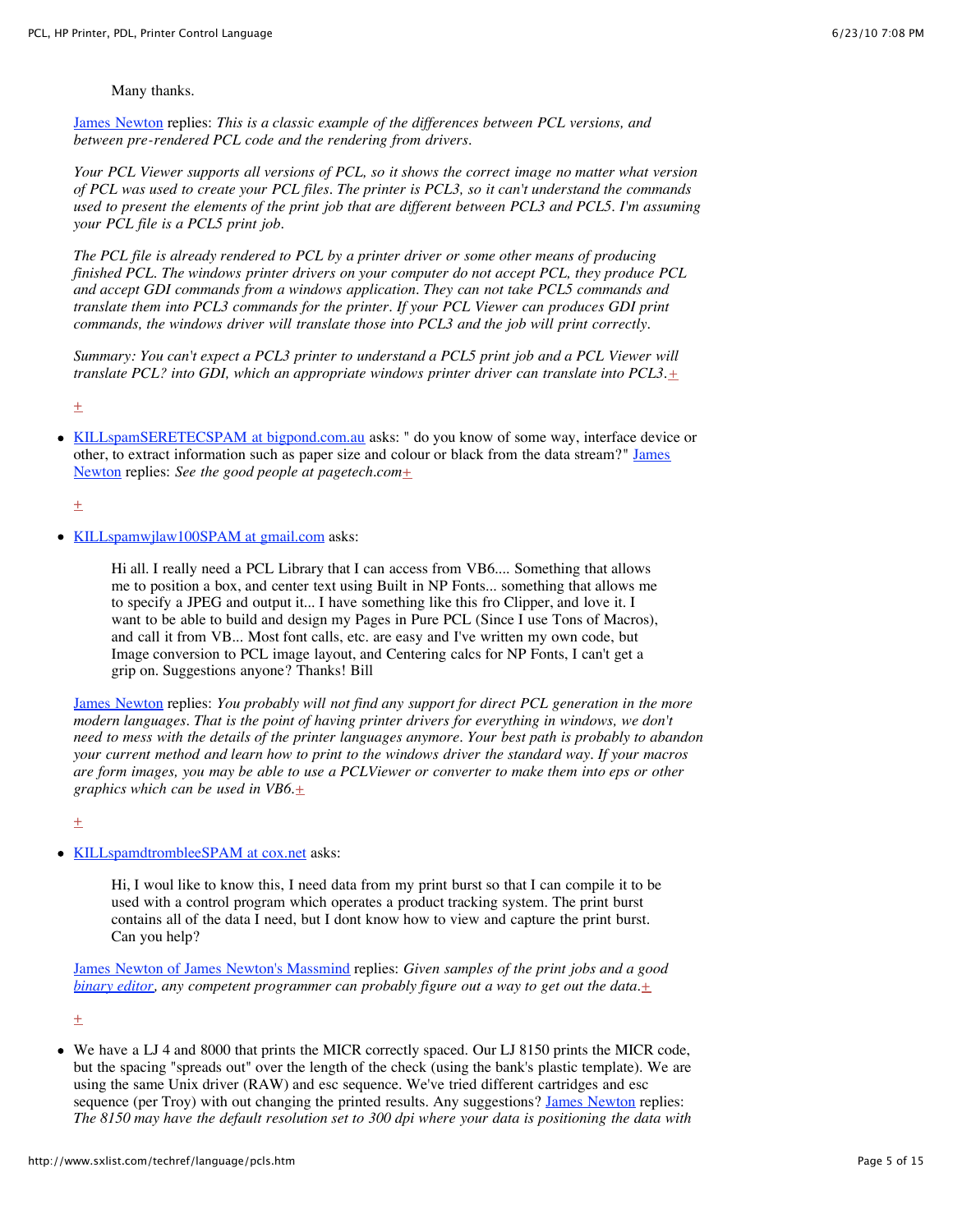*commands that assume 600 dpi. The width of the font using for the 8150 may be different (assuming it is a printer resident font). Without seeing the PCL commands being used, it would be hard to comment further.* $+$ 

 $\pm$ 

• [shadow](mailto:KILLspamshadow.cipherSPAM%20at%20gmail.com) cipher asks: " I guess a better question is "what lower layer network protocol is PCL usually encapsulated in?"." James [Newton](http://www.sxlist.com/techref/member/JMN-EFP-786/index.htm) replies: *PCL is quite often sent via the LDP protocal.*[+](http://www.sxlist.com/techref/login/default.asp?req=/techref/update.asp%3Fact=reply%26url=/techref/language/pcls.htm%26id=39010.5455555556)

 $\pm$ 

• [KILLspamfkuhnSPAM at quadrantsoftware.com](mailto:KILLspamfkuhnSPAM%20at%20quadrantsoftware.com) asks: " I am looking to implement boxes with rounded corners. Is there PCL5 to do so, or must I use GL/2 drawing commands?" James [Newton](http://www.sxlist.com/techref/member/JMN-EFP-786/index.htm) replies: *The only way to do it with PCL is to use an image, or many small rectangles. HPGL is the best for that application. Note that HPGL is accept in a PCL print job as of PCL5.*[+](http://www.sxlist.com/techref/login/default.asp?req=/techref/update.asp%3Fact=reply%26url=/techref/language/pcls.htm%26id=38953.5257986111)

 $\pm$ 

• [KILLspamamorganSPAM at hrdcd.com](mailto:KILLspamamorganSPAM%20at%20hrdcd.com) asks:

Dear HP printer guru,

Could you please shed light on the auto page size select that operates with some HP printers (HP1160) but not others (HP1320). Documents formatted to a particular page size ie. Envelope DL cause some HP printers to auto select the size and orientation via the manual feed bin, overriding the default (say A4) page in a bin. This is a desirable feature since it allows various envelopes and the like printed as required by manual feeding. Seems starnge that the feature is present in some modern HP models and not others.

Thanks for any advice and regards,

Adrian Morgan ImageWare Technologies Australia

James [Newton](http://www.sxlist.com/techref/member/JMN-EFP-786/index.htm) replies: *The only advice I have is to not depend on the printer and always specify the tray after you specify the size in the print job. Of course, that assumes you control the printer driver.* $\pm$ 

 $\pm$ 

- [KILLspamlechurnSPAM at yahoo.com](mailto:KILLspamlechurnSPAM%20at%20yahoo.com) asks:
- I am able to print my document in landscape view now. However, the content still can't be fit into an A4 paper size. Is there PCL command similar to Windows "fit to page" selection in printer properties?

James [Newton](http://www.sxlist.com/techref/member/JMN-EFP-786/index.htm) replies: *In a word, no. You must modify the printed output to fit in the space available.*[+](http://www.sxlist.com/techref/login/default.asp?req=/techref/update.asp%3Fact=reply%26url=/techref/language/pcls.htm%26id=38884.4228587963)

[+](http://www.sxlist.com/techref/login/default.asp?req=/techref/update.asp%3Fact=reply%26url=/techref/language/pcls.htm%26id=38883.1226388889)

- [KILLspamjps3SPAM at pt.lu](mailto:KILLspamjps3SPAM%20at%20pt.lu) asks:
- i want to print DOS compiled HPGL2 code via a HP4050TN in duplex mode from a VisualDbase5 software. It works well in single page mode, but I can't find a Duplex command in HPGL2. Or do I have to sent the Duplex code first under PCL5/6 to the printer? TKS in ADV

James [Newton](http://www.sxlist.com/techref/member/JMN-EFP-786/index.htm) replies: *Duplex must be selected in PCL5 or (on some printers) can be selected in the @PJL job setup.*[+](http://www.sxlist.com/techref/login/default.asp?req=/techref/update.asp%3Fact=reply%26url=/techref/language/pcls.htm%26id=38880.4343171296)

 $\pm$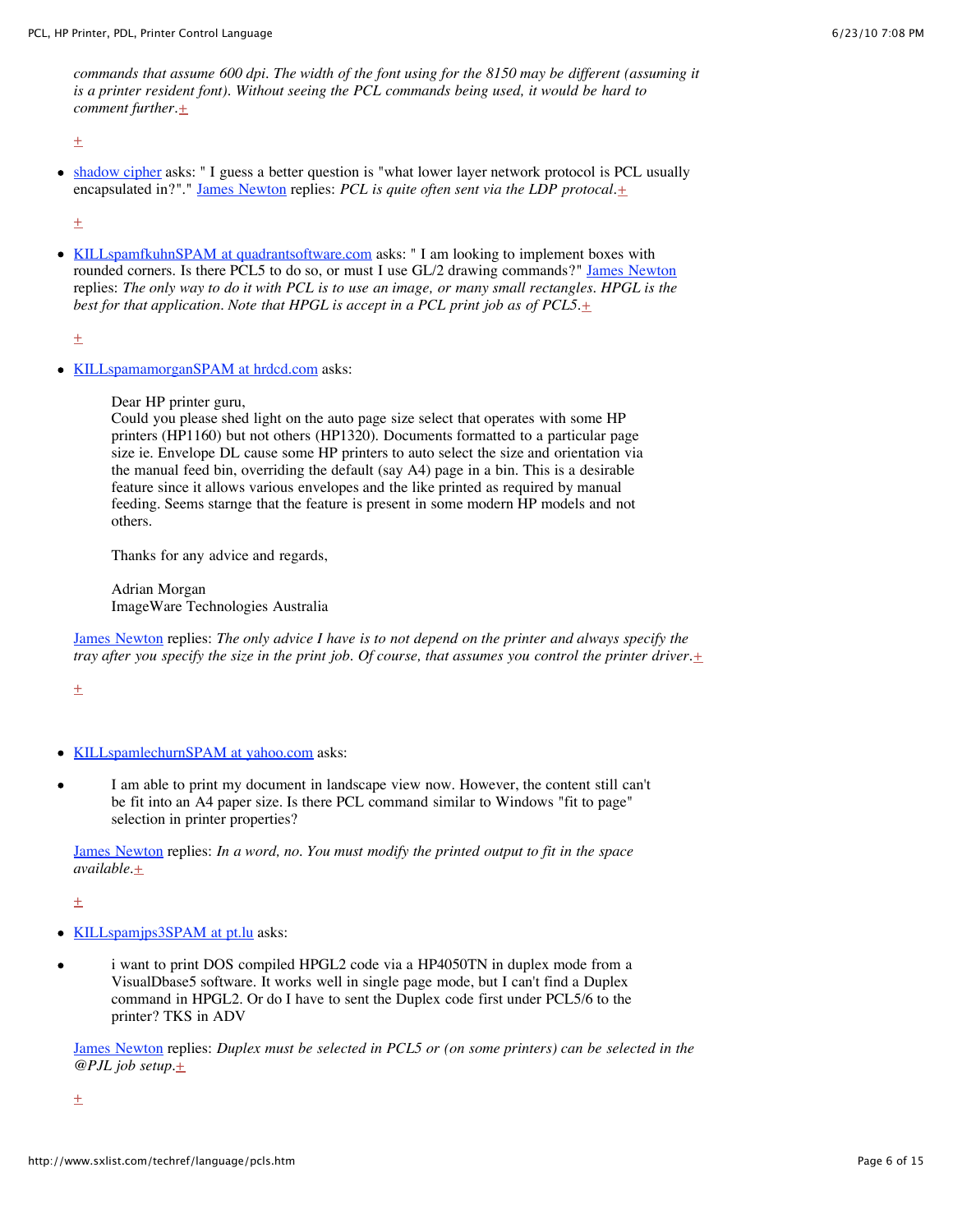#### • KILLspamray5 83SPAM at yahoo.com asks:

My company software specifies the escape sequence to the printer to set the print format. Now it requires to print in landscape with 10 cpi. What i found is for for 10 cpi then sequence is : 27 40 115 48 72 and for lanscape is: 27 38 108 49 79. Thus am i correct by just combining both of it to construct the correct escape sequence for it?

James [Newton](http://www.sxlist.com/techref/member/JMN-EFP-786/index.htm) replies: *Yes, I believe so.*[+](http://www.sxlist.com/techref/login/default.asp?req=/techref/update.asp%3Fact=reply%26url=/techref/language/pcls.htm%26id=38953.5265856481)

 $+$ 

[KILLspamk.klinkSPAM at sbcsocialserv.org](mailto:KILLspamk.klinkSPAM%20at%20sbcsocialserv.org) asks:

This may be basic, but can you access PCL via HTML? If so how? Looking for help to print a signature from a HP 4200 dimm via HTML or a cascading style sheet (CSS) - Thank you.

James [Newton](http://www.sxlist.com/techref/member/JMN-EFP-786/index.htm) replies: *I am not aware of any method of reliably doing that. Something can certainly be developed, but it will require significant investment.* $\pm$ 

 $\pm$ 

• [KILLspamripfeffSPAM at insightbb.com](mailto:KILLspamripfeffSPAM%20at%20insightbb.com) asks:

Have just purchased new laptop with win XP and only USB ports, previously used Win 98 SE with most printing from WP 5.1+ DOS. Have 2000 research code sheets, patient letters etc. Many have narrow top margins, so that after converting to Word, I am worried they will not print to newer printers: Questions: 1) what is last version of PCL which was good with DOS? 2) If I want to squeeze a newer printer or use backward compatibility,  $(LJ 4+$  can handle narrow margins) do I lie to Windows and tell it printer is LJ II, III,  $4+$ or is there a better way? RI Pfeffer, Emeritus Prof.

James [Newton](http://www.sxlist.com/techref/member/JMN-EFP-786/index.htm) replies: *Answers: 1) PCL is independant of DOS. DOS never did produce PCL itself but many DOS applications produced PCL 4 or PCL 5 code. 2) Almost all printer drivers allow you to set the margins within the ability of the printer. E.g. the driver for a LJ 4200 will allow you to set a top margin of just about anything more than .17 inches. I always use the LJ 4+ driver since all printers made since that are backward compatible and there are very few features added since the 4+.*[+](http://www.sxlist.com/techref/login/default.asp?req=/techref/update.asp%3Fact=reply%26url=/techref/language/pcls.htm%26id=38721.6260763889)

 $++$  $++$ 

[KILLspamaluciano74SPAM at hotmail.com](mailto:KILLspamaluciano74SPAM%20at%20hotmail.com) asks:

I have a network addressable printer attached to the LAN with TCP/IP. The printer has an FTP server running on it, so you can FTP files to it froma anywhere on the intranet. When you do an FTP PUT fn.ext to the printer, it prints the file.

How can I issue PCL commands to this printer from any TCP client on the LAN via an FTP put?

Thank you

James [Newton](http://www.sxlist.com/techref/member/JMN-EFP-786/index.htm) replies: *The PCL commands need to be in the file that you have called fn.ext. You can use any binary editor to make the files, it just needs to be able to put in the [PCL escape](http://www.sxlist.com/techref/language/pcl/escchr.htm) code.* $\pm$ 

 $\pm$ 

• Can I tell a printer to stable or not staple my MSWord dcoument using PCL language? James [Newton](http://www.sxlist.com/techref/member/JMN-EFP-786/index.htm) replies: *No, you can't. That may be done through a PJL command. Search the HP support site for PJL commands for your model printer.* $\pm$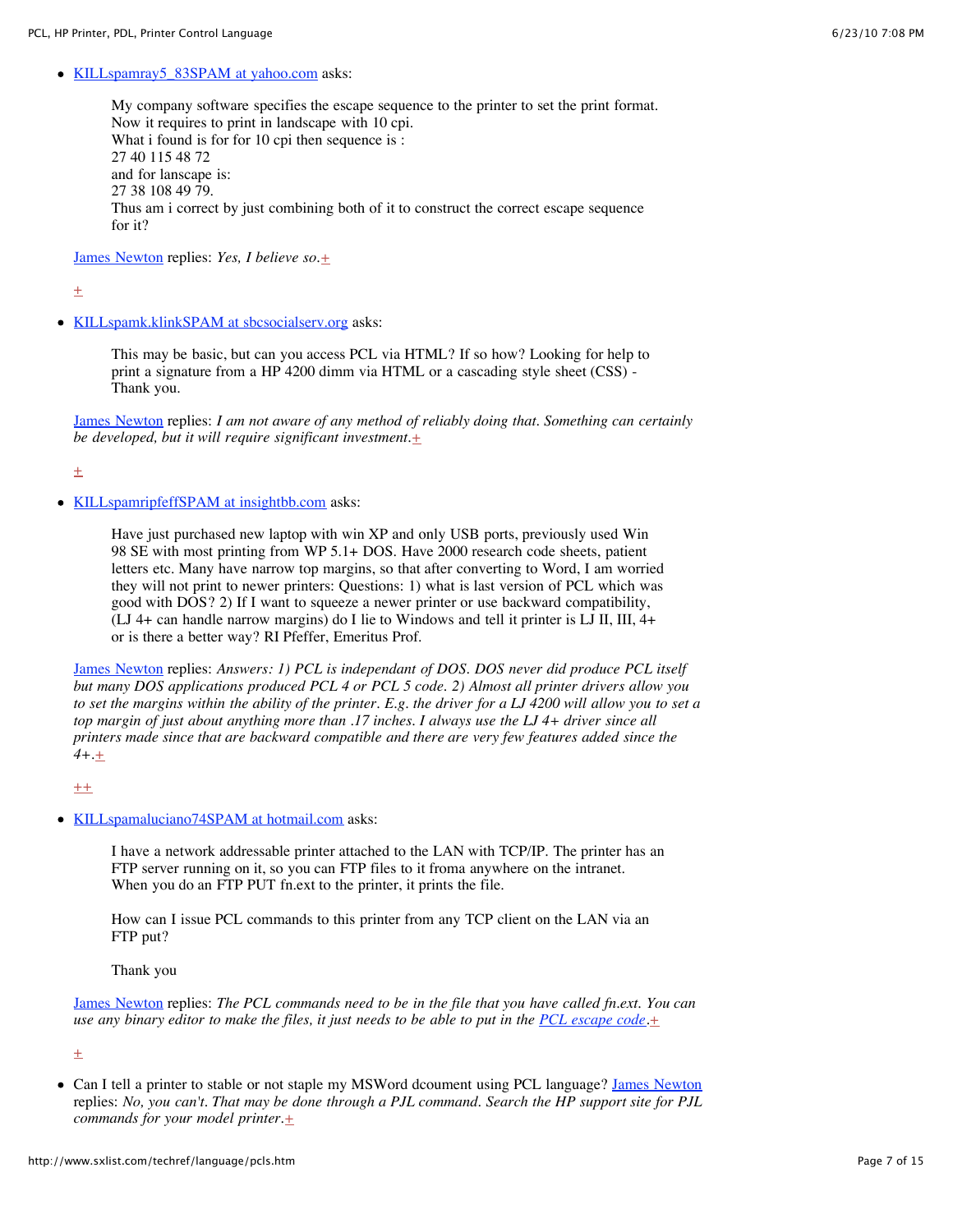$#$ 

• [KILLspamflissSPAM at adaptive-it.co.uk](mailto:KILLspamflissSPAM%20at%20adaptive-it.co.uk) asks:

Hello

We have a bespoke system that requires all of the PCL5 printing commands entered manually, this worked brialliant with the 2200 and the 2300 but when i set up a 2420 using the same commands it doesnt seem to print the last page of a multiple page print job - until the next print run or u press the button.

I have called HP - AND THEY DO NOT KNOW!!! Please help, as i dont even know what the problem is to search for the command to fix it!!!

James [Newton](http://www.sxlist.com/techref/member/JMN-EFP-786/index.htm) replies: *[Try adding Esc E to the end of the print job where](http://www.sxlist.com/techref/language/pcl/escchr.htm) Esc is the escape character, there is no space and then an upper case E.*[+](http://www.sxlist.com/techref/login/default.asp?req=/techref/update.asp%3Fact=reply%26url=/techref/language/pcls.htm%26id=38548.4687962963)

 $\pm$ 

• [KILLspamjulien.mosseSPAM at gefco.fr](mailto:KILLspamjulien.mosseSPAM%20at%20gefco.fr) asks:

I would like to print a page in landscape format. I have tried the ESC&a270P, at several places in the code, that doesn't work. Is there a specific place where to put the command ? Is there another command ? Regards.

James [Newton](http://www.sxlist.com/techref/member/JMN-EFP-786/index.htm) replies: *At the very beginning of the page, after any resets, put [ESC](http://www.sxlist.com/techref/language/pcl/escchr.htm)&l1O. That is the escape character, an and sign, the lowercase letter L, the number 1, and an uppercase letter*  $O_{\pm}$ 

 $++$  $++$ 

[KILLspamlingytSPAM at perridot.com](mailto:KILLspamlingytSPAM%20at%20perridot.com) asks: " Hi, I would like to know is there a way I can get the [filename of my printed document from PCL? I can't find](http://www.sxlist.com/techref/member/JMN-EFP-786/index.htm) any PCL command for it. Thanks." James Newton replies: *There is no file name command in PCL. You may find job info data in a modern PCL driver's output inside @PJL commands.*[+](http://www.sxlist.com/techref/login/default.asp?req=/techref/update.asp%3Fact=reply%26url=/techref/language/pcls.htm%26id=38502.3552662037)

 $\pm$ 

[KILLspamroland.carsonSPAM at moh.gov.on.ca](mailto:KILLspamroland.carsonSPAM%20at%20moh.gov.on.ca) asks:

Can I control page breaks by just using the just page length size? ie will the printer automatically move to the next page when the page length is reached?

Thanks

James [Newton](http://www.sxlist.com/techref/member/JMN-EFP-786/index.htm) replies: *Yes. Assuming no other page control commands (e.g. form feed, set page size, etc...) are recieved. You man need to enable performation skip with Esc&l1L before you start printing your text. That is the escape character, an and sign, the lower case letter L, the number 1, and the upper case letter L.*[+](http://www.sxlist.com/techref/login/default.asp?req=/techref/update.asp%3Fact=reply%26url=/techref/language/pcls.htm%26id=38469.9198726852)

 $+$ 

• [KILLspamgpiccoliSPAM at bellatlantic.net](mailto:KILLspamgpiccoliSPAM%20at%20bellatlantic.net) asks:

Is there any documentation that compares PCL5 with PCL6 on a command basis? I have programs that embed PCL5 ESC sequences in the output text and I need to convert them to PCL6. Also, I printed a test file to a PCL6 .prn file and can't find the Form Feed. What does PCL6 use as a FF? Thanks, Gary

James [Newton](http://www.sxlist.com/techref/member/JMN-EFP-786/index.htm) replies: *There is no "one to one" comparison between PCL5 and PCL6. PCL 6 is based on the Windows GDI commands so it works in a totally different way. It is also much more*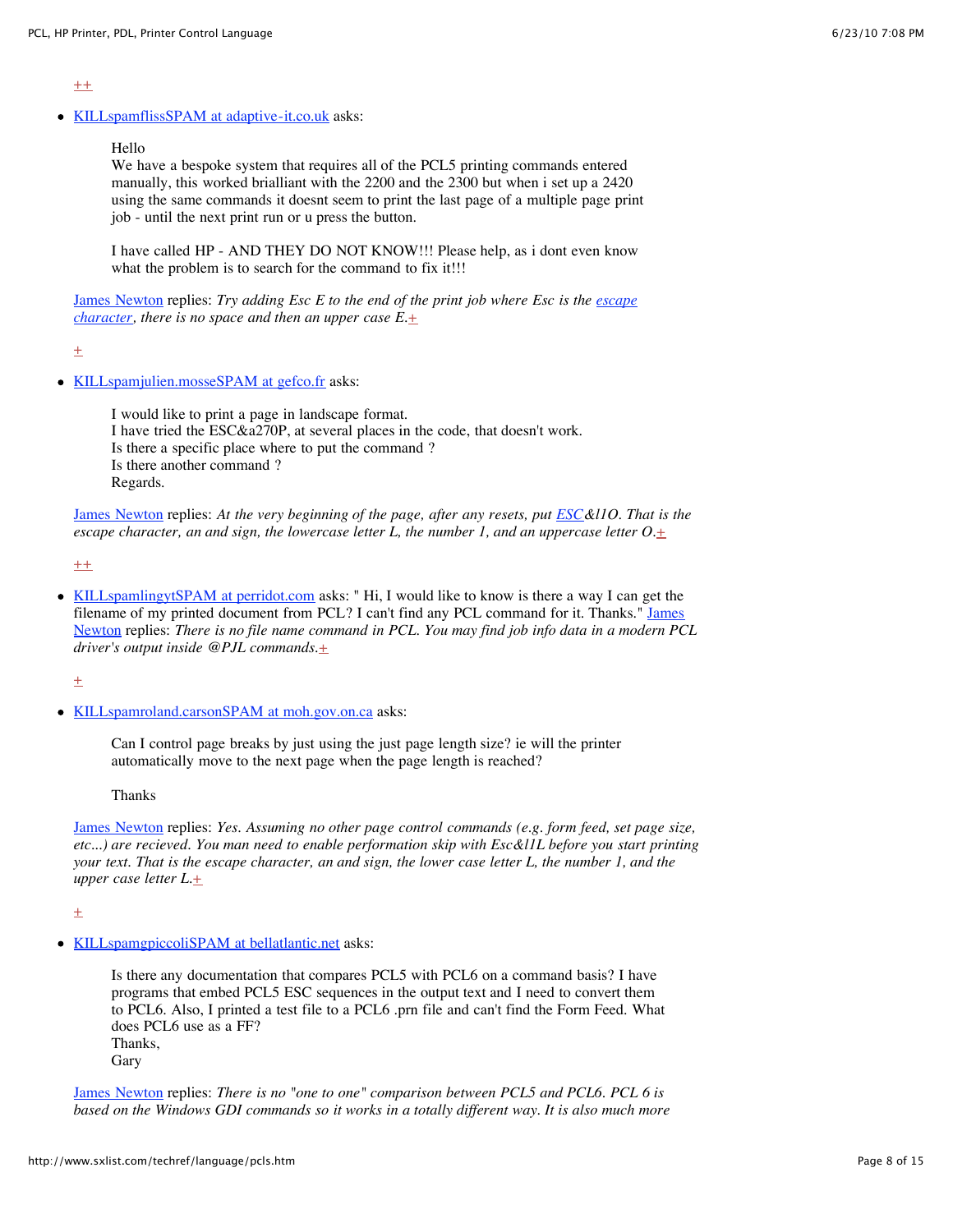*complex and more difficult to generate directly. There are some notes on the PCL6 page above, but in general you will need to contact HP for PCL 6 documentation.*[+](http://www.sxlist.com/techref/login/default.asp?req=/techref/update.asp%3Fact=reply%26url=/techref/language/pcls.htm%26id=38438.4018402778)

Nitin [Bhatnagar of ABC](http://www.sxlist.com/techref/member/NB-AAA-984/index.htm) replies:

*That's correct. Infact, PCL6 is totally different in a manner that it works on binary streams rather than esc sequences. For ex., for a form feed which you are asking, it has a "BeginPage" and similarly an "EndPage" operator. You will have to decode this in the binary stream. For more info on how to decode it, please refer HP PCL 6 documentation. I have done a similar kind of conversion in the past but for a limited functionality.*

 $\pm$ 

 $\pm$ 

• [KILLspamcarsonsSPAM at infinity-software.com](mailto:KILLspamcarsonsSPAM%20at%20infinity-software.com) asks:

Hello, I am new to PCL 5e on a Troy HP 2100 and am having trouble with text justification / alignment. Can you please tell me how to best attain the width of a string of proportional-width text (printer font - Arial), prior to sending it to the printer. I am programming in .NET. Thank much.

James [Newton](http://www.sxlist.com/techref/member/JMN-EFP-786/index.htm) replies: *The direct answer to your question lies with the Windows printer driver and GDI, not with PCL. To justify correctly in PCL without knowing the character widths in advance, see: [Right](http://www.sxlist.com/techref/language/pcl/justright.htm) and [center](http://www.sxlist.com/techref/language/pcl/justcentered.htm) justification in PCL.*[+](http://www.sxlist.com/techref/login/default.asp?req=/techref/update.asp%3Fact=reply%26url=/techref/language/pcls.htm%26id=38425.7114236111)

 $+ +$  $+ +$ 

• [KILLspamnathan\\_organSPAM at medfin.com.au](mailto:KILLspamnathan_organSPAM%20at%20medfin.com.au) asks: " What would the code be for a xerox to print ot the second tray." James [Newton](http://www.sxlist.com/techref/member/JMN-EFP-786/index.htm) replies: *It depends on the Xerox printer. Look in the user manual or online support. In general it will be Esc&l#H but the # changes from printer to printer.*[+](http://www.sxlist.com/techref/login/default.asp?req=/techref/update.asp%3Fact=reply%26url=/techref/language/pcls.htm%26id=38300.7257175926)

 $^{++}$  $^{++}$  $^{++}$ 

• [KILLspammliaoSPAM at nytami.com](mailto:KILLspammliaoSPAM%20at%20nytami.com) asks: " How can I highlight text using pcl command?" James Newton replies: *[What sort of a highlight do you want? You can bold](http://www.sxlist.com/techref/member/JMN-EFP-786/index.htm) the text by just sending esc(s3B before the text and esc(s0B after it, but that A) may not work for all fonts (some fonts don't have a bold version) and B) if the text already WAS bold, it will turn off the bolding after the "highlight." There are other ways like drawing a box or a shadow over it, but they are much more complex.* $\pm$ 

 $\pm$ 

• [KILLspamantonysylowSPAM at hotmail.com](mailto:KILLspamantonysylowSPAM%20at%20hotmail.com) asks:

Hello,

I am trying to create a batch file to run that will change the number of copies on a HP9000 dn printer.I have found the control commands, the batch file reads as follows copy Ec(escape charcter ,a left arow ?) $&15X > LPT2$  where LPT2 is mapped to the network printer.When I run the HPCOPY.bat file in a command prompt it says The filename, directory name, or volume label syntax is incorrect 0 file(s) copied.

'l2X' is not recognized as an internal or external command,

I know it is a bit simple for you guys,but can you help me please?

James [Newton](http://www.sxlist.com/techref/member/JMN-EFP-786/index.htm) replies: *Windows NT and above command prompt (and batch files) interpret the & sign as a command seperator. i.e. it starts a new command. so your command line is seen as two seperate lines:*

copy Ec &l5X > LPT2

*You can correct that by placing a carat (^) in front of the &*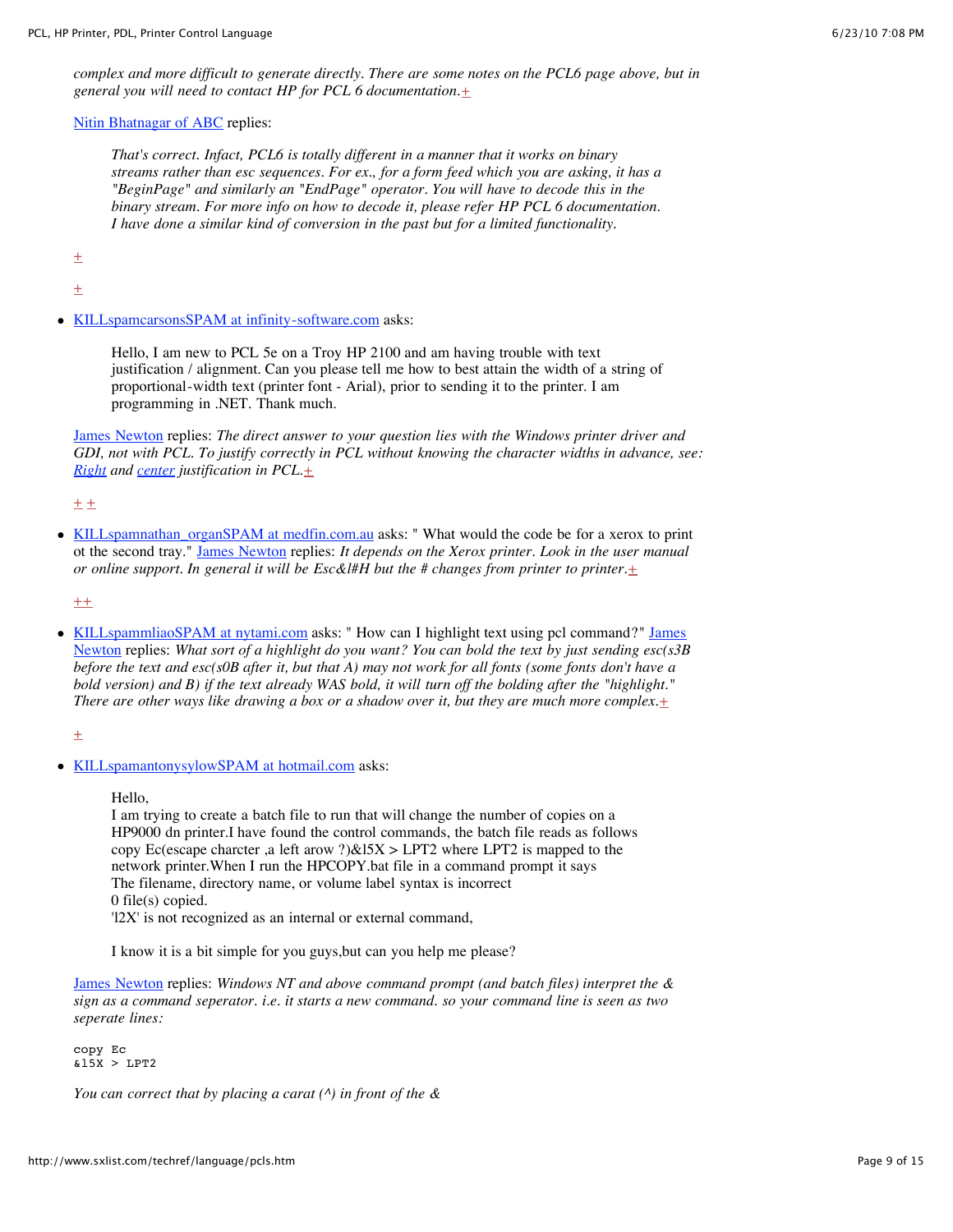*Secondly the copy command is used to copy the contents of one file or device to another and does not copy characters in the command line itself. You want the echo command.*

*Try this instead:*

echo Ec^&l5X>LPT2

 $\pm$ 

 $+$ 

[KILLspamdeepakmSPAM at interrait.com](mailto:KILLspamdeepakmSPAM%20at%20interrait.com) asks:

Can anyone reply to follwoing queries?

- 1. Can I create a PCL using Notepad?
- 2. Does the "Print To File" generates PCL?
- 3. Is it possible to convert PCL back to ASCII?

James [Newton](http://www.sxlist.com/techref/member/JMN-EFP-786/index.htm) replies:

*1. No, but only because it can not generate the escape character that is required at the start of any PCL command. If you have the escape character in a file, then you can edit that file in notepad and copy the character. The exception is PCL with binary data such as font downloads and images. Notepad is not a binary editor.*

*2. If the printer driver installed is PCL*

*3. That depends on a long list of things. Among them are the font used to print the data in PCL, the font settings in the printer driver used to create the PCL, the original source of the text, etc... See pagetech.com for solutions in this area.*

[vincent-datascanpharmacy-M96](http://www.sxlist.com/techref/member/vincent-datascanpharmacy-M96/index.htm) replies: *In reference to (1), you CAN produce PCL from notepad but it requires you to know the ASCII DECIMAL code for the characters rather than the HEX code. For example, ESC is ASCII decimal 27. In notepad, hold ALT and using the NUMERIC KEYPAD (this WILL NOT WORK with the numbers keys on the top of the keyboard) press 2, then press 7, then release the ALT key. You will see the arrow pointing to the left appear at the cursor position. That is the escape character. Most PCL documentation provides the DECIMAL as well as HEX codes for the escape sequences. Make sure you use the DECIMAL code with this technique.*  $\pm$ 

 $\pm$ 

[+](http://www.sxlist.com/techref/login/default.asp?req=/techref/update.asp%3Fact=reply%26url=/techref/language/pcls.htm%26id=38163.1699768519)

- I am trying to parse pre-PCL5 files (I have a file with LANGUAGE=PCLSLEEK which I have read may be PCL3 (?)) However I can find no specs for pre-PCL5 anywhere! Any ideas? Thanks $\pm$
- We store PCL files in our printers and send data to the printer over the WAN. I am currently using a PCL5e driver to communication with a collection of HP's, mostly 4 and 4+. I have 24+ printers that force a page break, printing the form, then on a new blank page the data that has been sent to the form. I have tried adjusting the components of the form to be sure that everything is within the printable margins, and checked that the form lines is 66 at the printer with no success. Any suggestions would be useful. James [Newton](http://www.sxlist.com/techref/member/JMN-EFP-786/index.htm) replies: *Connect the printer locally, put it in debug mode (<esc>&sC<esc>Y) and then look at what the printer is actually recieving.*[+](http://www.sxlist.com/techref/login/default.asp?req=/techref/update.asp%3Fact=reply%26url=/techref/language/pcls.htm%26id=38141.7523726852)

 $\pm$ 

• [KILLspamgeoffreySPAM at vstars.com.sg](mailto:KILLspamgeoffreySPAM%20at%20vstars.com.sg) asks: " What is the PCL command for inserting a header or footer to every pages of document to be printed?" James [Newton](http://www.sxlist.com/techref/member/JMN-EFP-786/index.htm) replies: *There is no single command to do this. You could create a macro with the text of the header or footer and use the macro overlay command to specify that it should be added to each page.* [+](http://www.sxlist.com/techref/login/default.asp?req=/techref/update.asp%3Fact=reply%26url=/techref/language/pcls.htm%26id=38082.6329976852)

 $\pm$ 

[KILLspamnorweiSPAM at astound.net](mailto:KILLspamnorweiSPAM%20at%20astound.net) asks: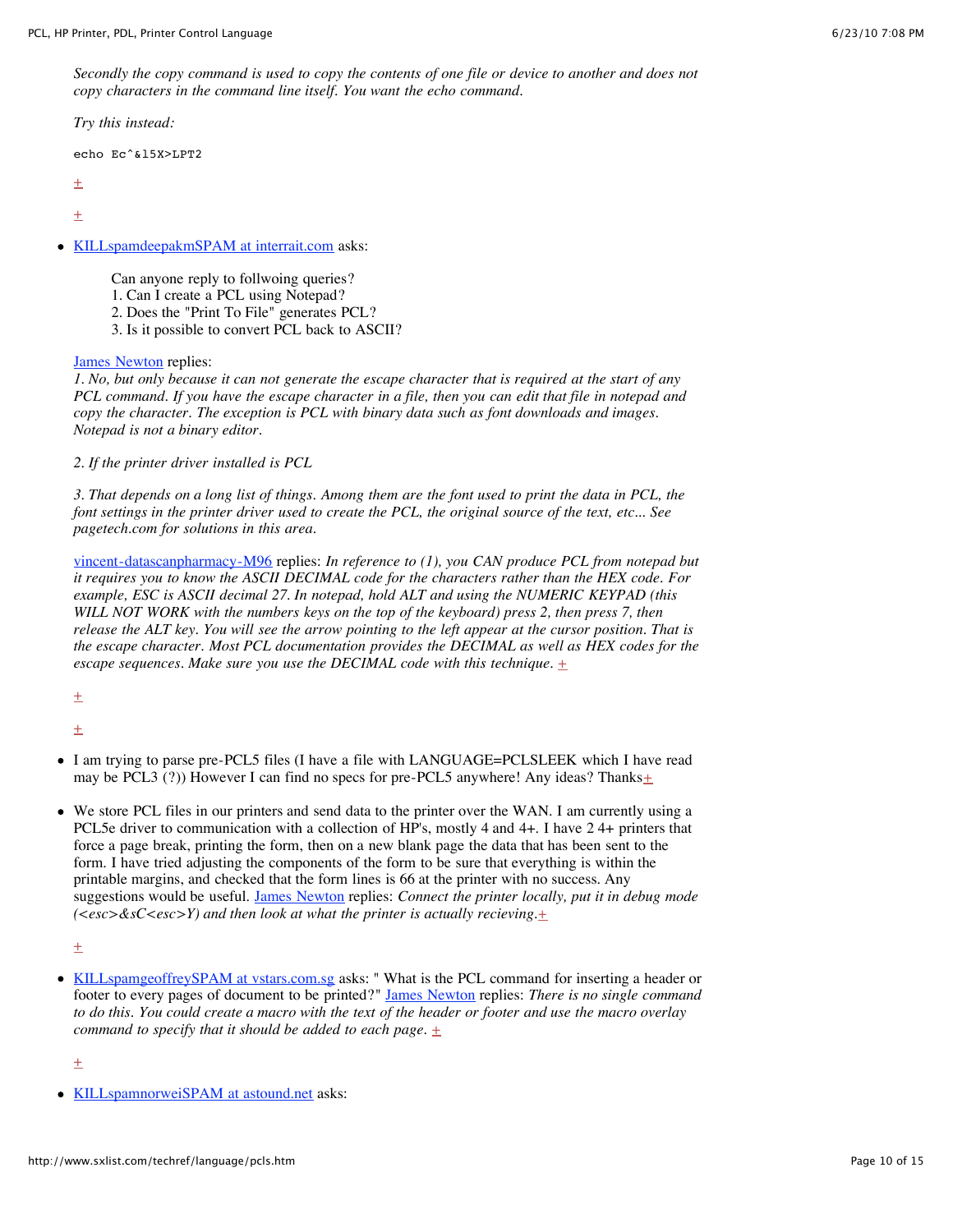Hi, I would like to download a micr font to our printers and make it permanent. But before I buy the micr fonts, I read through the pcl technical reference manuals about how to go about downloading the soft font. I still can't figure out how to do it. Can somebody help me please. By the way, I am trying to do this from the mainframe.

James [Newton](http://www.sxlist.com/techref/member/JMN-EFP-786/index.htm) replies: *Use HP software called Forms and Font Manager which should come with any FLASH memory or hard drive option for the printer.*

*If you mean "Perminent in RAM" I would not recommend this for a network connected printer. Network cards seem to clear RAM even when you tell the font to be perminant. The "Make previous font perminant" command is clearly listed in the PCL5 tech ref.*

*If you have an HP 2300 or 4200 or newer printer network support does work if you use the "RAM disk" but you will probably want to get Forms and Font Manager or the FSA (File System Architecture) documentation from HP.[+](http://www.sxlist.com/techref/login/default.asp?req=/techref/update.asp%3Fact=reply%26url=/techref/language/pcls.htm%26id=38067.7749884259)*

 $\pm$ 

• [KILLspamnorweiSPAM at astound.net](mailto:KILLspamnorweiSPAM%20at%20astound.net) asks:

I was able to print micr fonts on HP laserjet 4si, and 8000 series but I can't seem to print the micr on 5si, 8150DN, 9000 and Troy 9000 series printers. I am using the PCL command <esc>0Q to access the E13B font. Does the E13B font differ between printer models?

James [Newton](http://www.sxlist.com/techref/member/JMN-EFP-786/index.htm) replies: *It can. You need to print the PCL font list from the front panel of the printer to find the exact selection string for the font. It may very well be that this font is not installed in all the printers you are trying to use as it is NOT a standard font.* $\pm$ 

 $+$ 

[KILLspamktrajkovskiSPAM at masmutual.com](mailto:KILLspamktrajkovskiSPAM%20at%20masmutual.com) asks: " Is there a command that will allow you to pull a sheet from another tray and insert it as a slip-sheet, and then staple after the inserted sheet?" James Newton replies: *[Tray select commands are documented for each printer in the users manual](http://www.sxlist.com/techref/member/JMN-EFP-786/index.htm) appendix. I am not aware of any PCL commands for stapleing. As far as I know, that is only available in @PJL commands and is again, specific to the printer.* $\pm$ 

 $\pm$ 

[KILLspammark.bonnerSPAM at panasonic.co.uk](mailto:KILLspammark.bonnerSPAM%20at%20panasonic.co.uk) asks:

I need to print the current Windows Account Username in the footer of every page of every print job - no matter the application software. I looked at the separator technology, but it seems to provide the inclusion of additional pages, rather than changing the actual print job pages.

I think what I'll need to do is intercept the PCL printer output from the driver and modify its content? If so, is there a PCL command that I can include that will enter a username footer on every page.

Any assistance would be appreciated.

[James Newton](http://www.sxlist.com/techref/member/JMN-EFP-786/index.htm) replies: *In a word, no. You would have to first parse the PCL printer output to find each end of page, then insert at that point a font selection command, cursor positioning command and the text of the users name. This is a lot of work... You might be better off looking for a printer driver replacement that could do this for you.* $\pm$ 

 $\pm$ 

• [KILLspamvijayvSPAM at elitecore.com](mailto:KILLspamvijayvSPAM%20at%20elitecore.com) asks:

How can I know how many pages are there in any pcl binary file. Looking for form feed does not work as I have found so many 0xC in this three page document file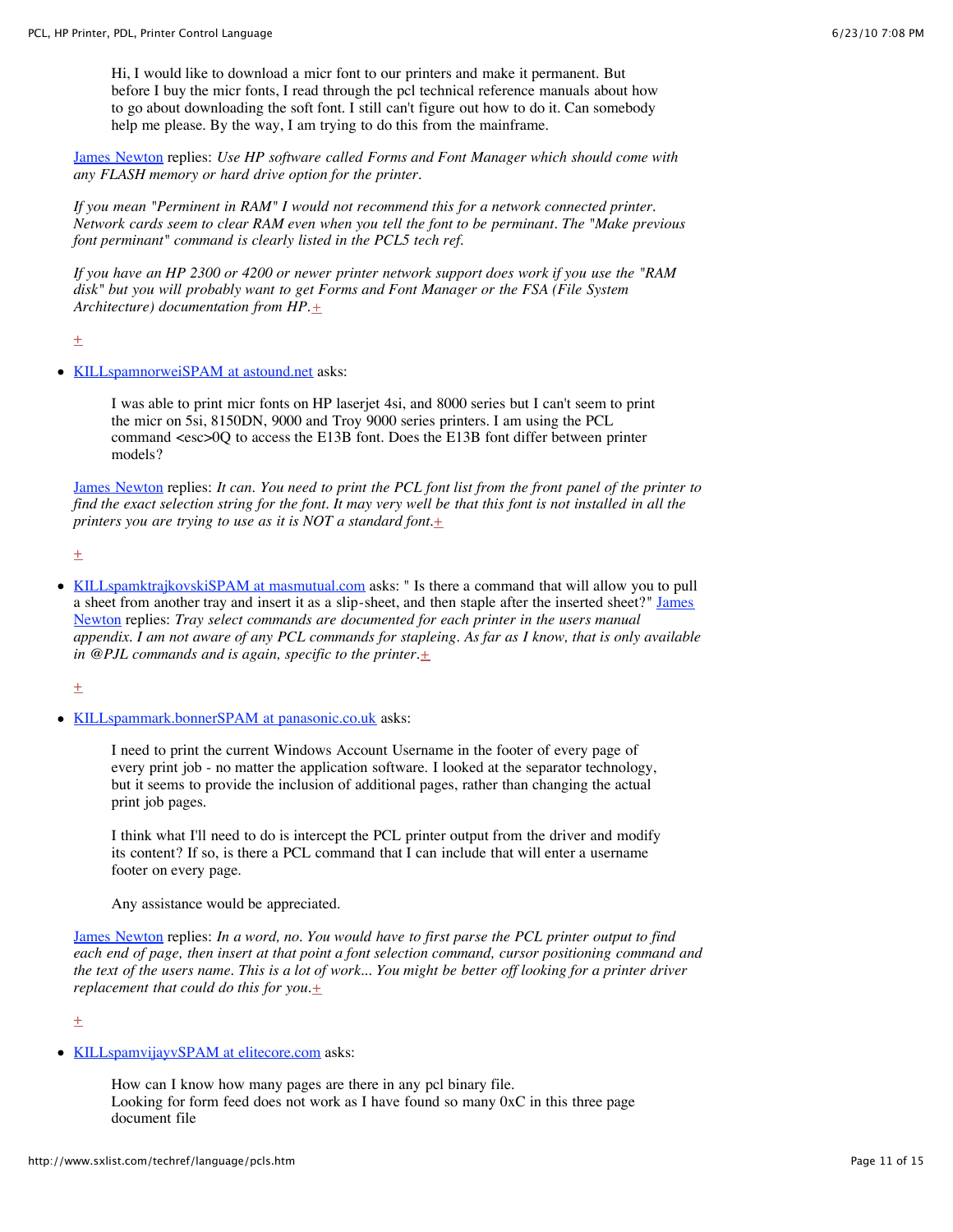[James Newton](http://www.sxlist.com/techref/member/JMN-EFP-786/index.htm) replies: *You are getting extra 0x0C characters from the binary graphic data in the print job. To skip these "fake" form feeds, you must [parse the PCL](http://www.sxlist.com/techref/language/pcl/parse.htm) commands, looking for any that end in a "W". The number just before the W is the number of bytes of binary data (after the "W") to skip.*

*Note that although most page ejects are caused by form feed characters, there are several other ways to end a page in PCL.[+](http://www.sxlist.com/techref/login/default.asp?req=/techref/update.asp%3Fact=reply%26url=/techref/language/pcls.htm%26id=37958.6271296296)*

 $+$ 

I'm trying to rotate text on the page 90 degrees clockwise, to overlay it onto a landscape form. I think I can do this to any page by using ESC&a270P, but when I render the text below with PCL6, the result is not what I would expect. The first line of text is rotated, but it's given its own page ... the other lines look about right but there's clearly some magic I'm missing that makes Page 1 look like that.

---cut here---- ESC&a270P line1 line2 line3 line4 END  $--cut here--+$  $--cut here--+$ 

[James Newton](http://www.sxlist.com/techref/member/JMN-EFP-786/index.htm) replies:

*First, I assume you mean PCL 5 when you say PCL 6 above. The commands you are trying are PCL 5 commands, and will not work in PCL 6 print jobs.*

*I think the problem is that the printer is running out of room to print line2 and starting a new page to compensate. Try starting this sequence higher and/or more to the right.*

#### • [KILLspamrabtrfldSPAM at core.com](mailto:KILLspamrabtrfldSPAM%20at%20core.com) asks:

I want to print large documents in half-size booklets. For instance, groups of 12 pages can be printed on 3 sheets each. This would involve:

A) Parse file into pages (by control-L characters?).

B) Re-order the pages 8 5 10 3 12 1 6 7 4 9 2 11.

C) Shrink the pages to half size.

D) Printing them in pairs side-by-side in landscape mode.

E) Duplex the pages (2 11 on back of 1 12 etc).

The question is, how do I shrink the pages to half size?

#### [James Newton](http://www.sxlist.com/techref/member/JMN-EFP-786/index.htm) replies:

*That is really not easy in PCL. Since all sizes and positions are specified absolutly, you have to find and divide by two all:*

- 1. *cursor positions*
- 2. *area width and height*
- 3. *font sizes*
- 4. *bitmaps (oh boy! and that includes bitmap font images)*
- 5. *and so on...*

*A better idea would be to find and double any commands that specify the resolution; a 600DPI document prints half size at 1200DPI. Since 1200 is usually the top resolution, you are sunk if the original is already at 1200, but that should be rare. Also, some printers don't support 1200 (and the really old ones only supported 300)*

*The only other idea would be to see if your printer supports an @PJL command to reduce output. I don't think any do actually, but that would be the logical place to put it. Please let us know what you figure out!*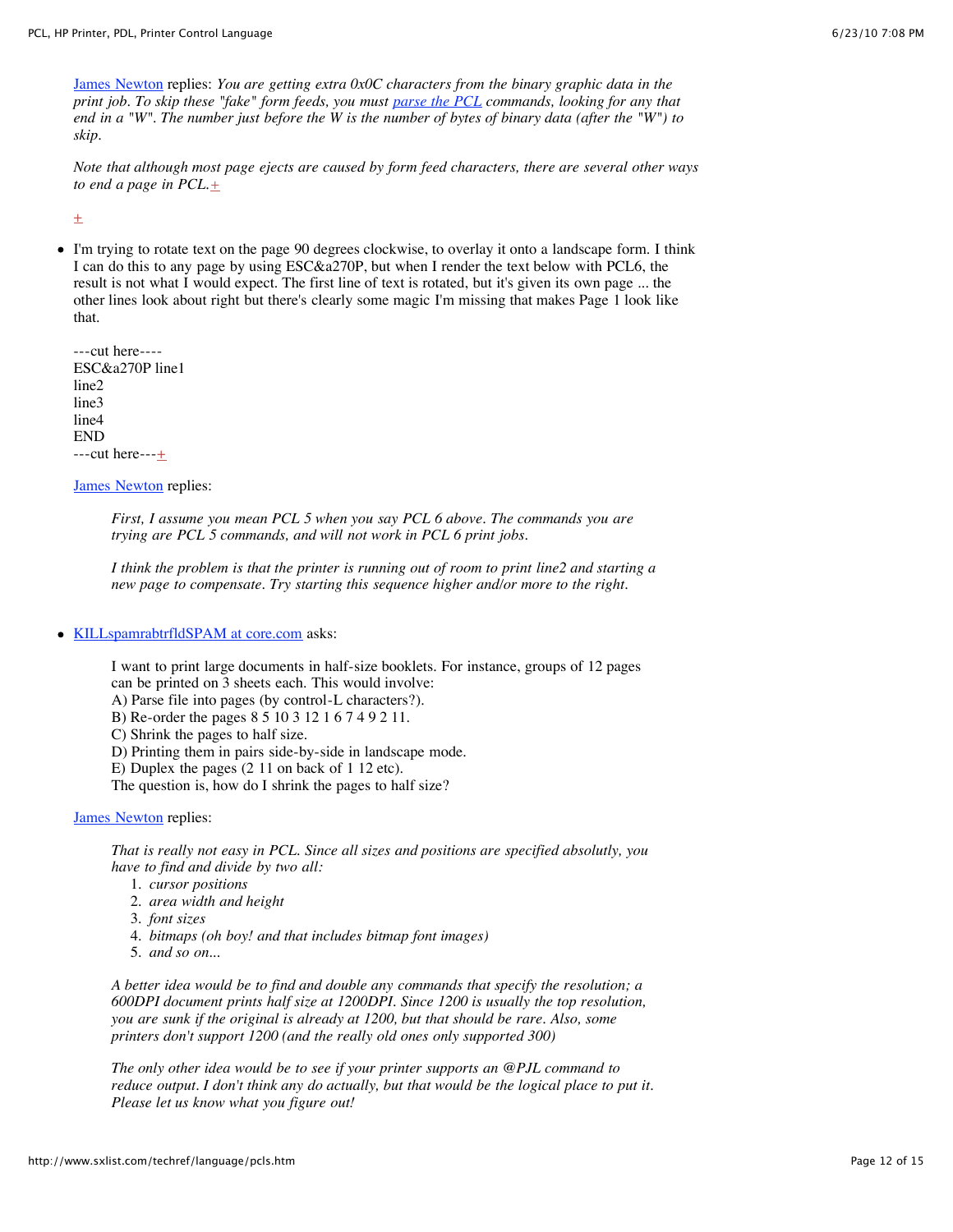• [KILLspamjim69421SPAM at bresnan.net](mailto:KILLspamjim69421SPAM%20at%20bresnan.net) asks:

I need to know what progam will open my PRN. I have a print job to a file and niw I can't open it up. Would you tell me in what directory is the .exe file to open a print file saved in a folder.

[James Newton](http://www.sxlist.com/techref/member/JMN-EFP-786/index.htm) replies: *You will have to find or purchase a program. Windows does not come with any way to view print jobs on the screen. See "PCL Viewers" above for some options.*[+](http://www.sxlist.com/techref/login/default.asp?req=/techref/update.asp%3Fact=reply%26url=/techref/language/pcls.htm%26id=37849.0062037037)

- [KILLspampattipSPAM at interbill.biz](mailto:KILLspampattipSPAM%20at%20interbill.biz) asks: " How can I convert my PCL print files to another format such as PDF?" [James Newton](http://www.sxlist.com/techref/member/JMN-EFP-786/index.htm) replies: *See <http://www.pcltools.com/>*[+](http://www.sxlist.com/techref/login/default.asp?req=/techref/update.asp%3Fact=reply%26url=/techref/language/pcls.htm%26id=37741.3239930556)
- KILLspamsana kodikaraSPAM at hotmail.com asks:

I am generating some reports using Foxpro For DOS. I use PCL codes to draw boxes, lines, etc. How can I convert the reports to a faxable image(raster image)? Shuold insert PCL using hex values? Thank you in advance.

[James Newton](http://www.sxlist.com/techref/member/JMN-EFP-786/index.htm) replies: *There was a fax modem that came with software that would do that... It was an Intel unit... I think it was called a "Satisfaction" or something like that. Today, you can purchase a toolkit from Robert Pooley at [PageTech.](http://www.pcltools.com/)*

 $\pm$ 

 $\bullet$ [KILLspamramanSPAM at msu.edu](mailto:KILLspamramanSPAM%20at%20msu.edu) asks:

> Is there a way to tell the windows PCL driver to only allow letter size. I can do this for PostScript driver by editing the PPD file but what mechanism is available in PCL.

[James Newton](http://www.sxlist.com/techref/member/JMN-EFP-786/index.htm) replies: *Good question... I don't know. I'm assuming you want to keep users from hanging a network printer by selecting a page size that isn't loaded and then not servicing the printers request for the other paper size.*

*You might be able to get an answer from the HP forums*

*<http://forums.itrc.hp.com/cm/CategoryHome/1,,219,00.html> (be sure to put a descriptive title on the question e.g. "need WIN PCL driver to allow only letter size", include a complete description of WHY you need this and exactly what you do in the PS driver and what you have tried in the PCL driver and be sure to follow up and assign points to the answers)*

*Please let me know if you find an answer.[+](http://www.sxlist.com/techref/login/default.asp?req=/techref/update.asp%3Fact=reply%26url=/techref/language/pcls.htm%26id=37659.4630092593)*

 $\pm$ 

• [KILLspamscriderSPAM at ciber.com](mailto:KILLspamscriderSPAM%20at%20ciber.com) asks:

I am using 3 PCL commands in a Word document. One selects from the approproate drawer, one controls short or long edge duplexing and the third controls the number of copies. My problem is when I print, say 3 copies of the document, it does not collate correctly. Page 1 and 2 print duplexed 3 times followed by page 3 printing 3 times. Is there a way with PCL printer commands to control collating so I get page 1-3 together instead of page 1-2 grouped then page 3 grouped. I've included my PCL commands being used in my document.

```
PRINT 27"&l2S" --- Duplexing
PRINT 27"&l20H" -- Paper Drawer
PRINT 27"&l2X" --- Copies
```
 $\pm$ 

[James Newton](http://www.sxlist.com/techref/member/JMN-EFP-786/index.htm) replies:*The problem is that MS Word is also asking the printer driver to send codes for these things and its codes are interferring with your codes. The best thing is to use the settings in MS Word for number of pages, etc...*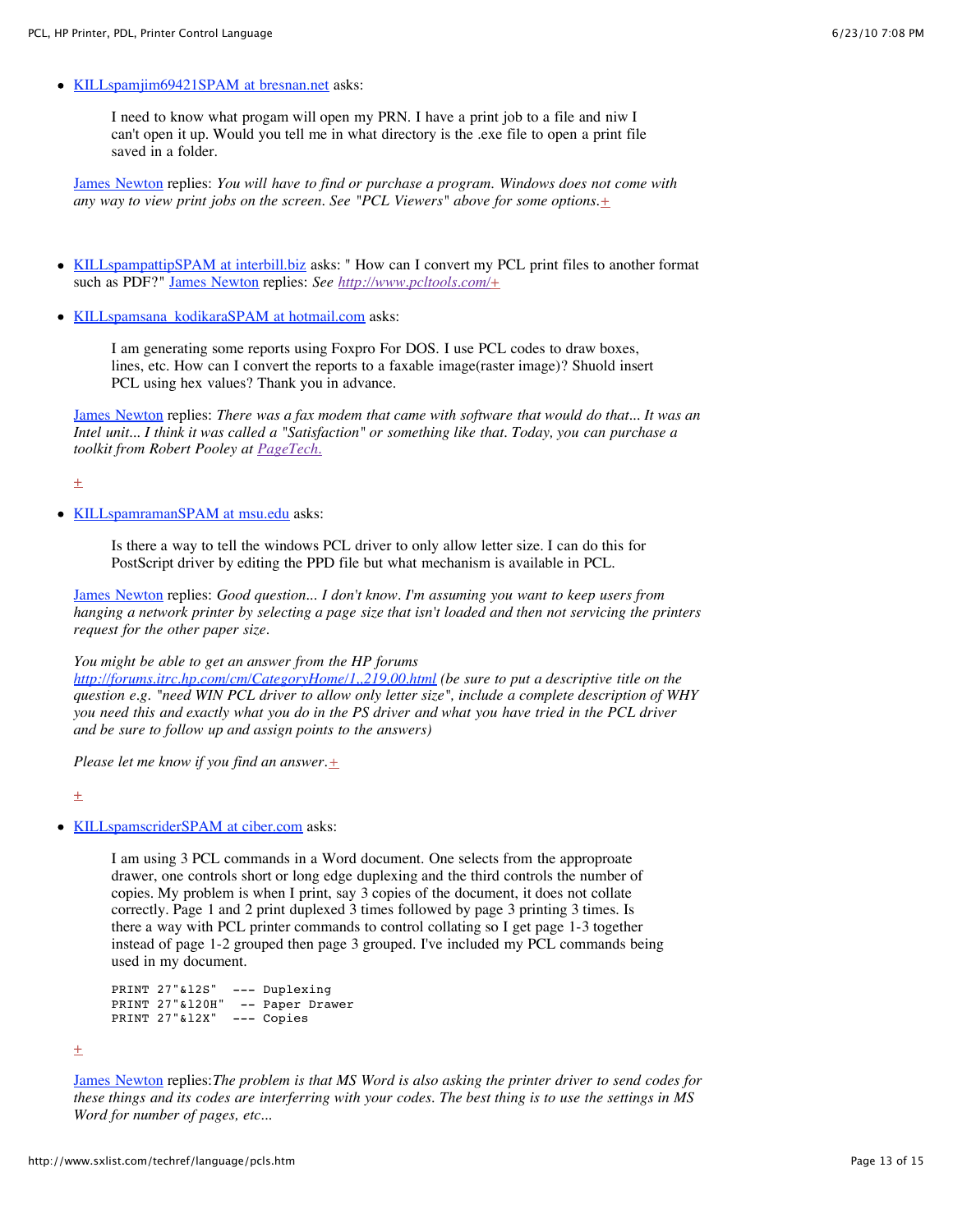• [KILLspampalmerjdSPAM at bp.com](mailto:KILLspampalmerjdSPAM%20at%20bp.com) asks:

Im trying to use PCL to change fonts and merge with overlays on a printed document using a number of different HP printers; some 5si, Laserjet 4000, IIIp, etc. It works on the 5si printer but am having problems on the others. My question is - can this be down to the version of PCL Im using? Many thanks, Julian Palmer.

*Sure... All of those printers support standard PCL5 commands. If you have it working on one printer the only possible difference is the non-printable margin size between the different models.*

#### Comments:

• Thank you. FAQ has been very usefull. $\pm$ 

| file: /techref/language/pcls.htm, NaNKB (3 imgs) in 1.474s is NaNKBps, updated: 2010/5/27 16:55, local time: 2010/6/23 17:07,                                                                                                                                                                                                                                                                                                                                                                                                                                                          |                                                                                                                                                                                                                                                                |
|----------------------------------------------------------------------------------------------------------------------------------------------------------------------------------------------------------------------------------------------------------------------------------------------------------------------------------------------------------------------------------------------------------------------------------------------------------------------------------------------------------------------------------------------------------------------------------------|----------------------------------------------------------------------------------------------------------------------------------------------------------------------------------------------------------------------------------------------------------------|
| ©2010 These pages are served without commercial sponsorship. (No popup ads, etc).Bandwidth abuse increases hosting cost<br>forcing sponsorship or shutdown. This server aggressively defends against automated copying for any reason including offline<br>viewing, duplication, etc Please respect this requirement and DO NOT RIP THIS SITE. Questions?<br>Please DO link to this page! Digg it!<br><a href="http://www.sxlist.com/techref/lanquage/pcls.htm"> PCL, HP Printer, PDL, Printer Control<br/>Language</a>                                                                |                                                                                                                                                                                                                                                                |
| question<br>comment<br>link<br>After you find an appropriate page, you are invited to [Post ] your preformated text<br>to this<br><i>massmind</i> site! (posts will be visible only to you before review) Just type in the box and press the<br>Post button. (HTML welcomed, but not the <a box="" instead,="" link="" tag:="" the="" to="" to<br="" use="">another page. A tutorial is available Members can login to post directly, become page<br/>editors, and be credited for their posts.<br/><math>B/I _U</math> <math>\equiv</math> <math>\approx</math> <math>\sim</math></a> | Did you find what you needed? From:<br>"/language/pcl/index.htm"<br>• "Not quite. Look for more pages like this<br>one."<br>"No. I'm looking for:<br>Fetch<br>"No. Take me to the search page."<br>"No. Take me to the top so I can drill down<br>by catagory" |
| Link? Put it here:                                                                                                                                                                                                                                                                                                                                                                                                                                                                                                                                                                     | "No. I'm willing to pay for help, please refer<br>me to a qualified consultant"                                                                                                                                                                                |
| if you want a response, please enter your email address:<br>Post<br>Attn spammers: All posts are reviewed before being made visible to anyone other than the poster.                                                                                                                                                                                                                                                                                                                                                                                                                   | "No. But I'm interested. [Email ] me at<br>$\bullet$<br>when this page is<br>expanded."                                                                                                                                                                        |

Site supported by [sales](http://www.sxlist.com/techref/auction.asp), [advertizing,](mailto:james@sxlist.com&subject=SXLIST_ADVERTIZING) & **kind [contributors](http://www.sxlist.com/techref/scenix/support.htm) just like you!** *Please don't rip/copy [\(here's](http://www.sxlist.com/dontripthissite.htm) why* [Copies](http://www.sxlist.com/dontripthissite.htm#copies) of the site on CD are available at minimal cost.

# **Quick, Easy** *and* **CHEAP! RCL-1 RS232 Level [Converter](http://www.sxlist.com/techref/io/serial/RCL1.htm) in a DB9 backshell**

Ashley Roll has put together a really nice little unit here. Leave off the MAX232 and keep these handy for the few times you need true RS232!